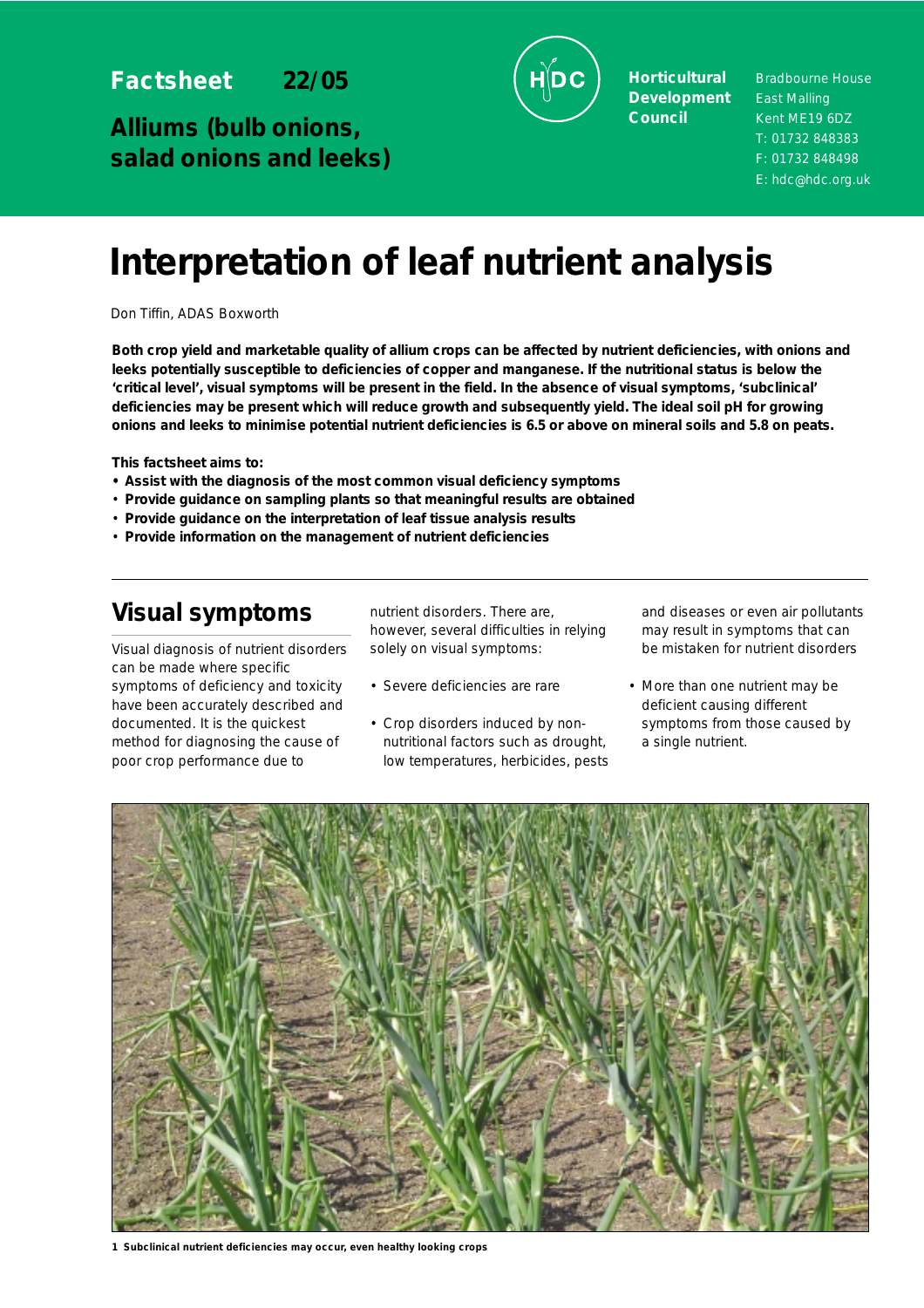# **Nutrient deficiency symptoms**

The diagnosis of a nutrient disorder in the field should follow clearly definable steps:

- **1** Realisation that something is wrong with the crop
- **2** Observation of abnormalities, noting if these are worse on older or younger leaves; chlorosis or interveinal yellowing; marginal scorch around leaf edges, necrosis of leaf tissue; pattern of distribution; deformities such as twisting and thickening

**Nitrogen (N)**

*Deficiency symptoms:* 

In onions, leaves turn yellow or greenish yellow and die back from leaf tips. Growth may be stunted. In leeks, leaves become erect and narrow with a uniformly pale green colour. Growth can be severely reduced and leaf tips can shrivel.

- **3** Relate a particular disorder to the field circumstances e.g. soil type or pH
- **4** Knowledge of susceptibility of onions or leeks to that disorder
- **5** Consider the possibility of symptoms having been caused by drought, waterlogging, etc
- **6** Identification by use of photographs illustrating nutrition deficiency
- **7** If doubt still remains, check diagnosis by means of leaf analysis

#### *Occurrence:*

Crops may become deficient under conditions of poor drainage, low temperature or in very wet seasons where applied nitrogen is leached below root access, especially when plant populations are high.

## **Description and photographs of nutrient deficiencies in Alliums**

Note: Not all deficiencies produce clear field symptoms and this is particularly true for leeks where similar symptoms occur for several nutrient deficiencies.

Photographs are particularly helpful in providing a visual diagnosis. *'A colour illustrated guide to pests, diseases and disorders of vegetables'*; a CD-ROM that contains further images and information on vegetable nutrient deficiencies is available from HDC. If in doubt, confirm diagnosis with leaf analysis.

*Similar symptoms:* Sulphur deficiency.



**2 Nitrogen deficiency (left); growth dwarfed and thin, leaves pale green, tip die back. Phosphorus deficiency (right), growth dwarfed and thin, leaves dull green and tip die back**





**3 Healthy plant\* 4 Same age of plant showing N deficiency; growth stunted and thin, foliage pale, older leaves turn yellow and die back from tips\***

#### **Phosphorus (P)**

*Deficiency symptoms:*  Poor growth with leaves dull green: older leaves die back from tip and may show brown, yellow and green mottling. Occurrence of 'thick-necks' in onions is increased. In leeks,

growth is dwarfed and thin, with leaves showing a dull blue-green colour; leaf tips die back.

*Occurrence*: Very rare as most vegetable soils contain good levels of available

phosphate. May occur on alkaline soils that are poorly drained, but these soils are unlikely to be used for alliums.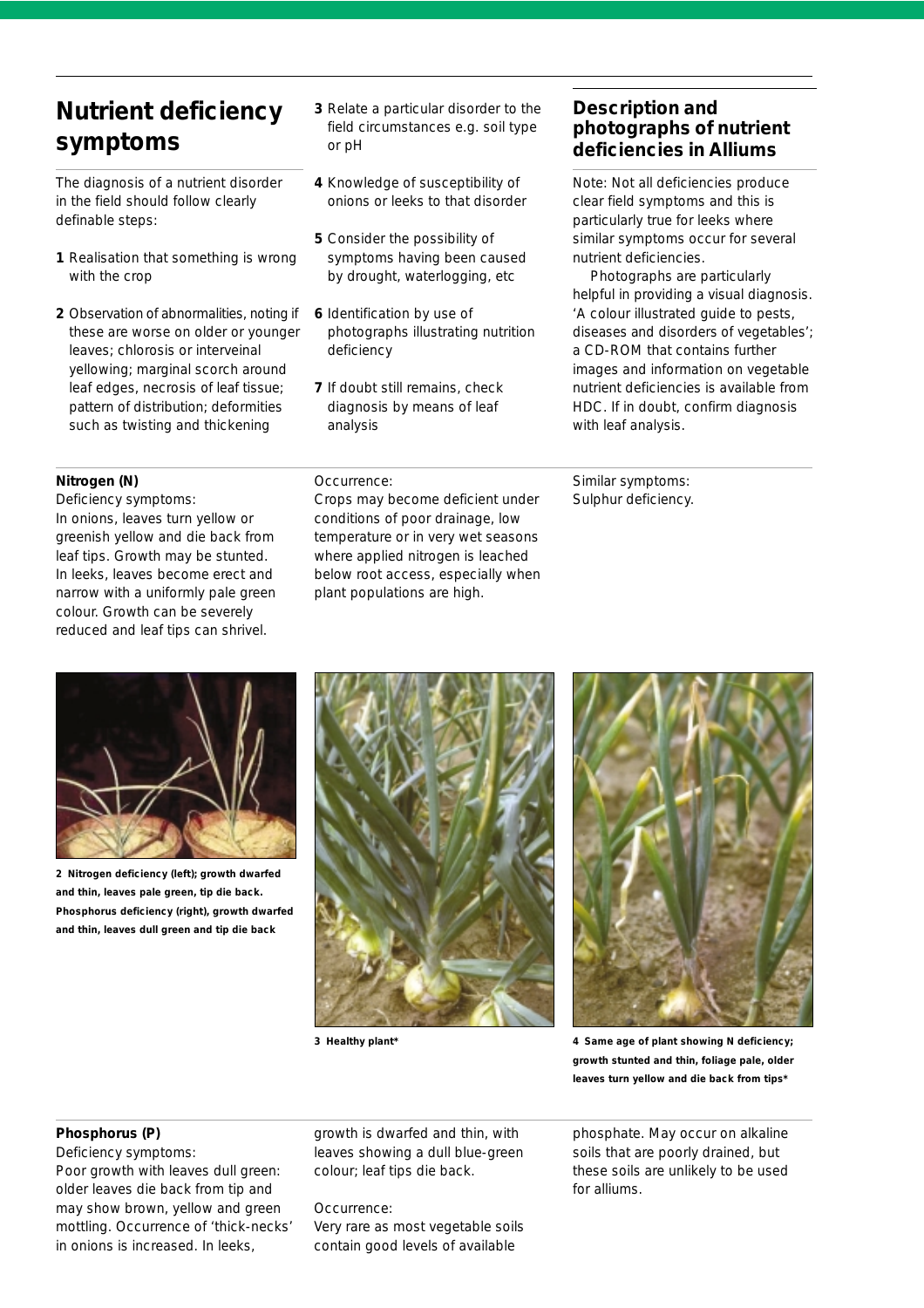#### **Potassium (K)**

*Deficiency symptoms:*  In onions, older leaves die back from tip without first becoming yellow. Plant leaves wilt due to loss of

turgidity and leaves take on a papery appearance. Bulbs may not store well and may be soft with thin skins. In leeks, die back of older leaf tips.

#### *Occurrence:*

Can occur as a result of leaching from sandy soils during periods of heavy rain.



**5 Potassium deficiency; dying back of leaves from tips and dying off of older leaves** 



**6 Onion potassium deficiency**



**7 Potassium deficiency; older leaves die back from tips without first becoming yellow. Loss of turgidity\***

#### **Magnesium (Mg)**

*Deficiency symptoms:* In onions, older leaves turn uniform yellow along entire length, without any die back. In leeks, older leaves turn yellowish-green, particularly near the base.

#### *Occurrence:*

Only occurs on soils which have low extractable Mg levels and occasionally on soils with very high extractable potassium/magnesium ratios particularly if soil compaction is present.

*Similar symptoms:* Easily confused with N deficiency*.* 



**8 Magnesium deficiency; older leaves turn uniformly yellow along entire length without die back\***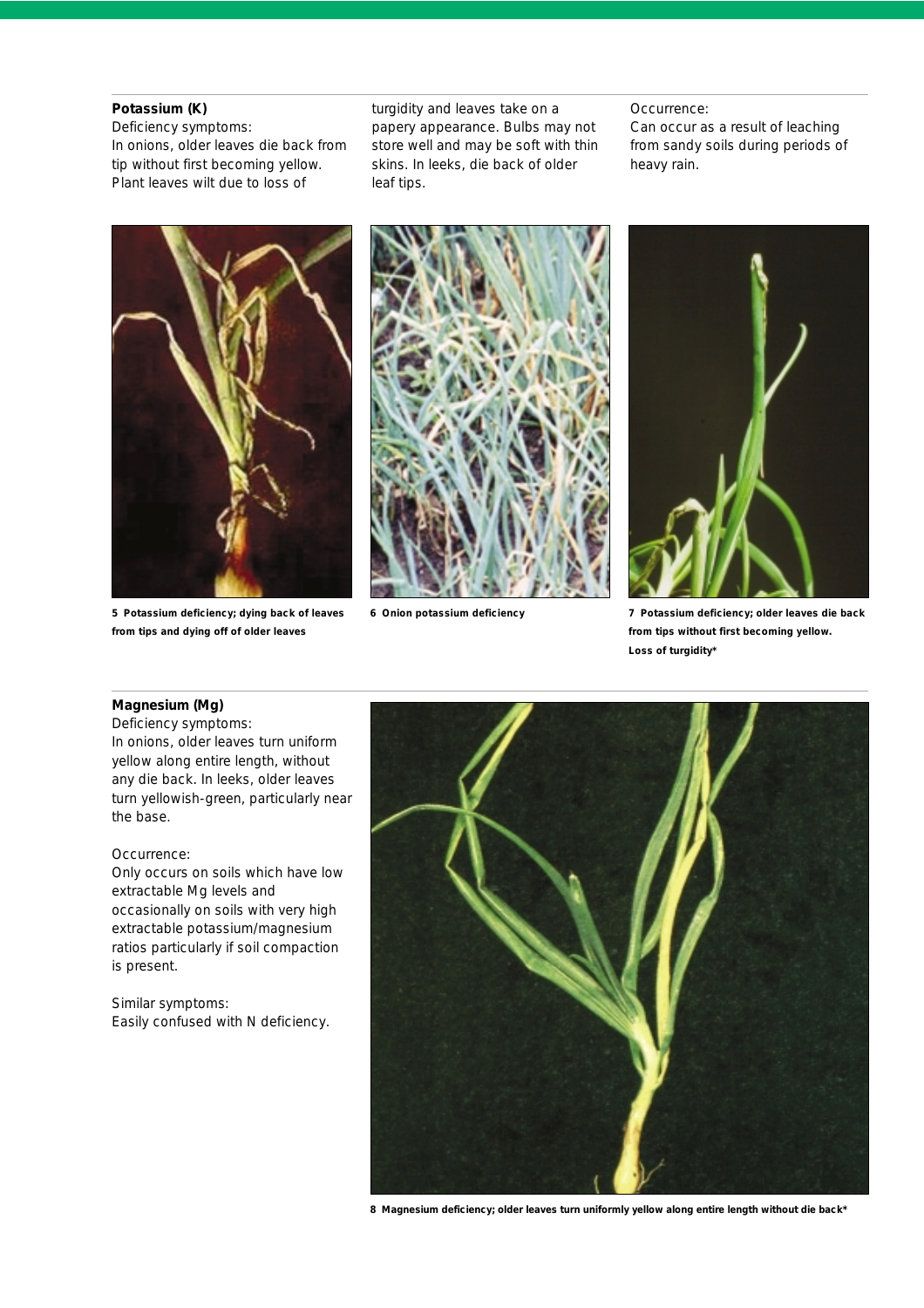#### **Sulphur (S)**

*Deficiency symptoms:*

In onions, leaves become thick and deformed: with new leaves appearing yellow. In leeks, leaves may be pale in colour and become stiff and erect with early swelling of stem base.

With extreme deficiency, the new leaves are short, thickened and chlorotic.

#### *Occurrence:*

Can occur on sandy and shallow soils over chalk or limestone, in areas with low levels of atmospheric deposition of sulphur.

*Similar symptoms:* Nitrogen deficiency.

#### **Calcium (Ca)**

*Deficiency symptoms:* In onions, appears as die back of young leaves without prior yellowing, or death of a short length of leaf causing the distal part to collapse and die. In leeks, leaves become very narrow and die back abruptly from tips without first yellowing.

*Occurrence:*  Extremely rare.

*Similar symptoms:*  Potassium deficiency*.* 



**9 Calcium deficiency; die back of young leaves without yellowing, or death of short length of leaf causing distal part to topple over and die\***



**10 Calcium deficiency; leek leaves chlorosis from tips followed by die back**

#### **Manganese (Mn)**

*Deficiency symptoms:* Onions show striped chlorosis of outer leaves, followed by necrosis with growth severely reduced. Also leaf curling, reduced bulbing and thick necks. Symptoms less obvious in leeks.

#### *Occurrence:*

Most severe on organic, peaty and marshland soils at pH values over 6.0 and on heathland soils at pH levels above 6.5. Symptoms are often transient and may disappear following rain. Low pH may cause Mn toxicity.

*Similar symptoms:*  Zinc deficiency.

#### **Boron (B)**

*Deficiency symptoms:*

Rarely occurs in onions, but when symptom appears, it produces a ladder-like transverse cracking of the upper surface of older leaves. In addition plants are stunted and distorted and their leaves appear grey-green to deep, blue-green. In leeks, transverse cracks appear on leaves.

#### *Occurrence:*

Extremely rare but may occur in areas of high rainfall particularly on light soils at pH over 6.5.



**11 Boron deficiency; older leaves become chlorotic and die back. Regularly spaced feint yellow lines across leaves, which develop into leaf cracking\***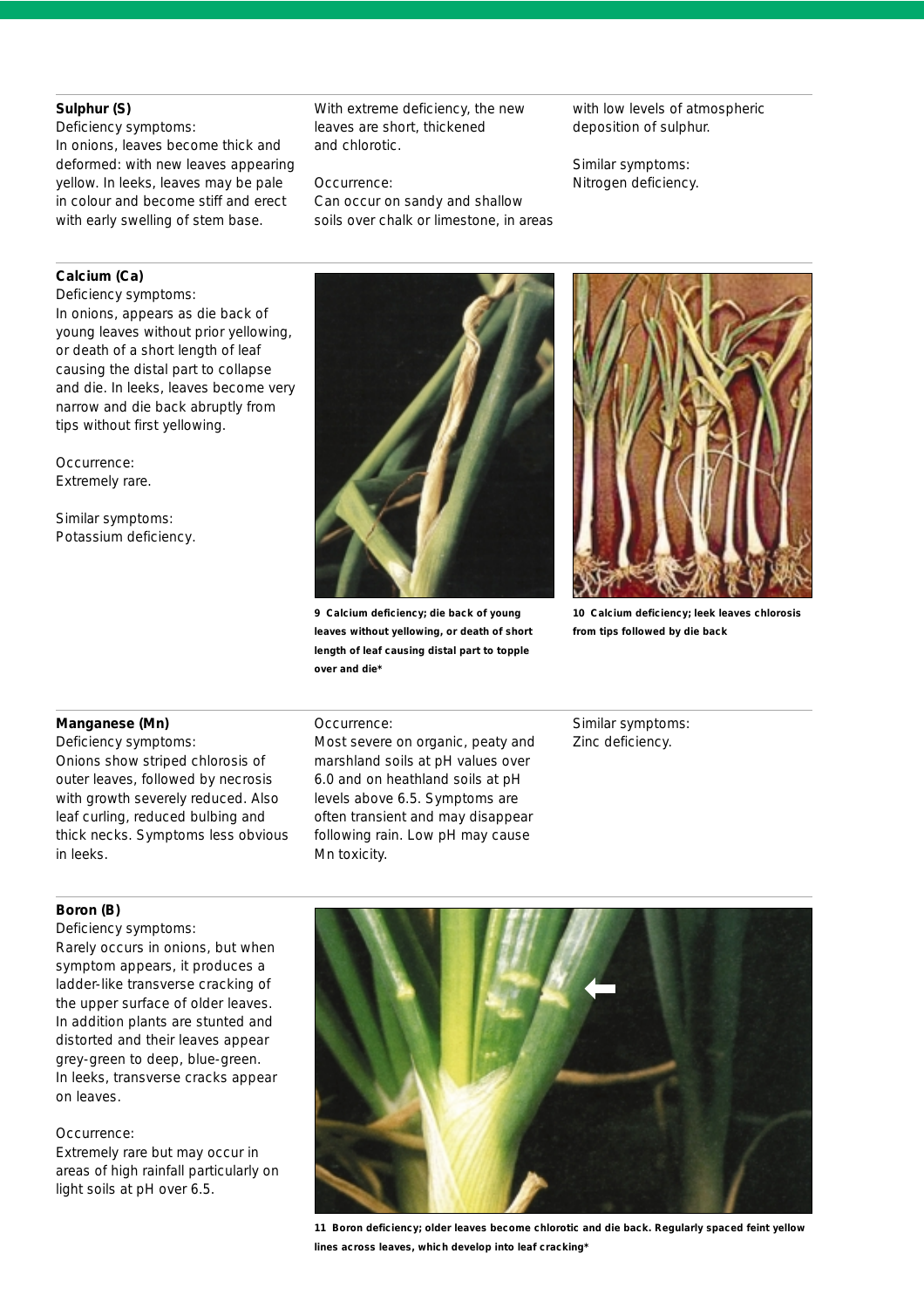#### **Copper (Cu)**

*Deficiency symptoms:*  In onions tips of youngest leaves become chlorotic, turn white and twist into spiral or bend at right angles to rest of plant. Bulb scales become soft, pale yellow and thin.

#### *Occurrence:*

Most likely on organic and peat soils in the Fens and also leached sandy soils, particularly reclaimed heathland.

#### **Zinc (Zn)**

*Deficiency symptoms:* Leaves become striped yellow, twisted and stunted in onions.

#### *Occurrence:*

Associated with coarse sandy soils with a high pH. Extremely rare in the UK.

*Similar symptoms:* Manganese deficiency.

# **Why analyse leaf samples?**

There are two reasons for recommending the use of leaf analysis in allium crops:

- To confirm a diagnosis based on the appearance of symptoms: in such cases the leaf nutrient concentrations will usually be well below the 'critical level' and there should therefore be little doubt about the diagnosis.
- To test for 'subclinical' deficiencies or toxicities which may be already limiting growth but which are not yet resulting in visible symptoms.

## **Guidance on methods of crop foliage sampling for nutrient analysis**

It is essential to collect leaf samples that accurately reflect the nutritional status of the crop submitted for analysis. Therefore to adequately represent any field or smaller area of crop, the following sampling procedure should be followed:

- sample at the 4 leaf stage taking complete leaves
- if there is a clear differentiation between 'good' and 'poor' crop, collect a second sample of leaves from the 'good' crop for comparative analysis
- sample 25-30 plants following a 'W' pattern, collecting leaves at regular intervals

#### **Do not sample**

- diseased or dead plant material
- plant tissue damaged by insects and mechanical equipment
- plant tissue which has been stressed by excesses of cold, heat or moisture
- plant tissue within 10 days of foliar application of nutrients, fungicides or herbicides

#### **When sending samples to an analytical laboratory**

• ensure there is sufficient plant material (250+ g)



- ensure that the sample is representative of the crop/area
- include all relevant documentation and background information: sowing/planting date, variety, field name, soil type , fertiliser details, grower contact details, etc
- pack the sample, typically in a Jiffy Bag, so it arrives in the best possible condition
- do not post fresh material in an airtight container
- label each sample clearly
- avoid sending samples before weekends and bank holidays
- send by overnight courier or deliver directly to the analytical laboratory

*Precise and meaningful analytical results are only possible when carefully selected plant material is submitted for analysis.*

**12 Copper deficiency; bulb scales pale yellow and thin (right)**

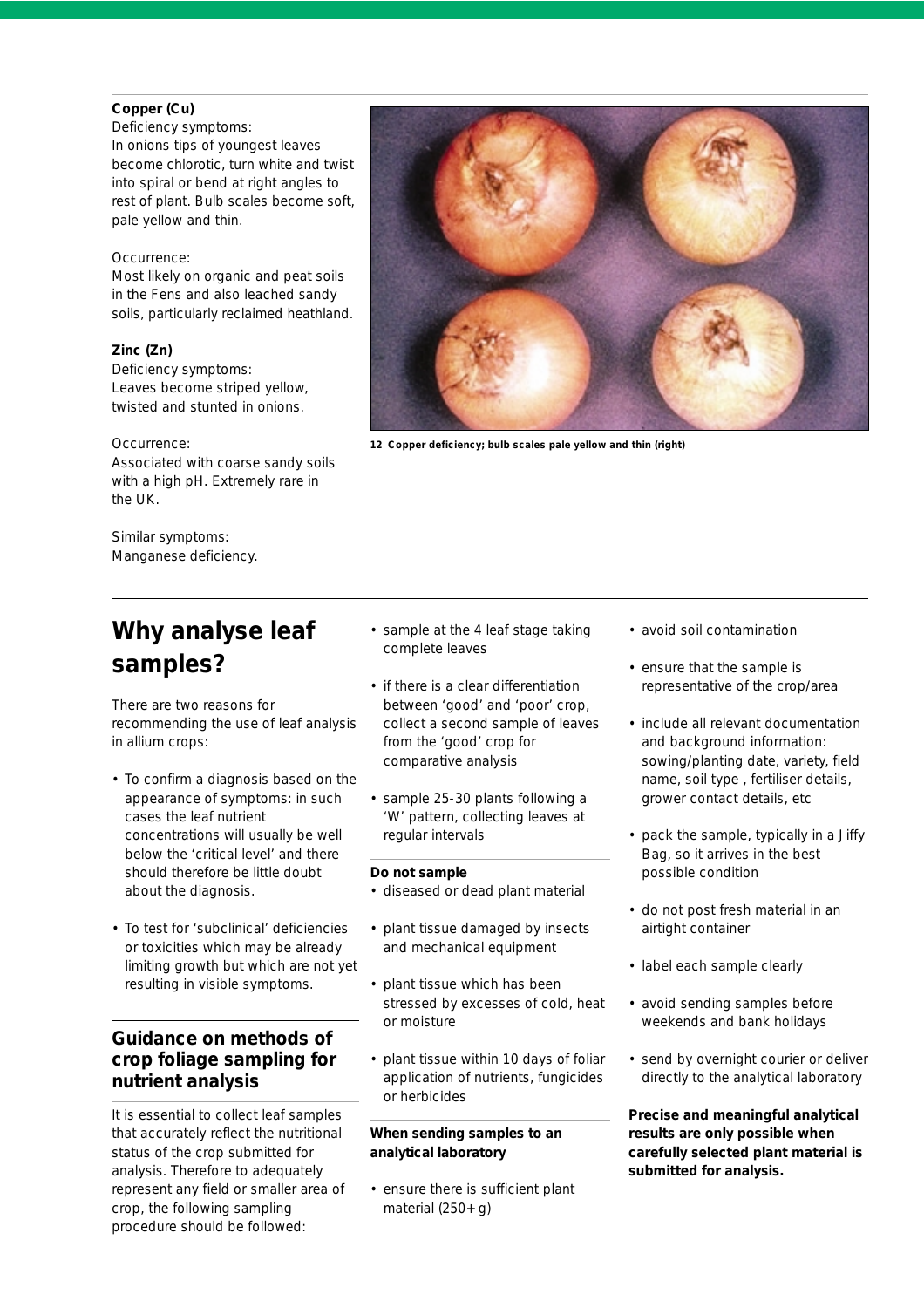# **tissue analysis results**

Interpretation of laboratory results is possible by comparison with normal levels expected for the crop. The interpretations given here are based on the best information available.

## **Soil nutrition**

Though soil nutrition is outside the scope of this factsheet, growers are advised to consult and act upon the nutrition requirements and fertiliser management for allium crops in *'Fertiliser Recommendations for Agricultural and Horticultural Crops (RB209)'*, PLANET Nutrient Management software or the appropriate crop protocols.

### **Interpretation of leaf Interpretation of leaf tissue analysis**

|            |       | <b>Bulb Onions</b> | <b>Salad Onions</b> | Leeks         |
|------------|-------|--------------------|---------------------|---------------|
| Element    | Unit  | Normal range       | Normal range        | Normal range  |
| Nitrogen   | %     | $2.5 - 4.0$        | $2.0 - 3.2$         | $2.0 - 3.8$   |
| Phosphorus | %     | $0.25 - 0.4$       | $0.25 - 0.41$       | $0.27 - 0.41$ |
| Potassium  | %     | $2.5 - 5.0$        | $1.9 - 4.3$         | $1.4 - 2.3$   |
| Magnesium  | %     | $0.3 - 0.5$        | $0.3 - 0.5$         | $0.3 - 0.5$   |
| Sulphur    | %     | $0.5 - 1.0$        | $0.5 - 1.0$         | $0.5 - 1.0$   |
| Calcium    | %     | $1.0 - 2.5$        | $1.0 - 2.5$         | $1.0 - 2.5$   |
| Manganese  | mg/kg | $30 - 300$         | $30 - 300$          | $30 - 300$    |
| Boron      | mg/kg | $25 - 50$          | $25 - 50$           | $25 - 50$     |
| Copper     | mg/kg | $6 - 20$           | $6 - 20$            | $6 - 20$      |
| Zinc       | mg/kg | $25 - 100$         | $25 - 100$          | $25 - 100$    |
| Iron*      | mg/kg | $60 - 300$         | $60 - 300$          | $60 - 300$    |

**\* of limited use as even the smallest amount of soil contamination invalidates the analysis and the deficiency may not be related to actual content**

## **Strategy and specific action to rectify nutrient deficiencies**

As deficiencies normally occur individually, specific treatments should be applied to the soil or crop foliage as appropriate to remedy a problem in a particular field.

All trace elements can be applied as simple salts or proprietary products, usually as foliar sprays, though soil treatments are preferable for boron and copper. The exception is iron but this is rarely a problem in alliums. These treatments are cost effective, although more than one spray may be needed for manganese.

Multi-element sprays may not contain enough of a particular element to correct a deficiency, and where no deficiency exists, application can be wasteful. 'Insurance' treatments are not recommended where no deficiency has been identified, but

where deficiencies are known to occur prophylactic sprays may be used.

#### **Nitrogen (N)**

Leaf analysis is valuable for the confirmation of plant N status. Treatment is usually by the addition of N fertiliser at the appropriate rate and time to the soil, with plant response to nitrate being very rapid except when the surface soil is very dry. Ammonium nitrate should be applied between the rows or 2% urea can be sprayed at high volumes to the foliage to address the deficiency.

#### **Phosphorus (P)**

Most soils have adequate P supplies and there should never be a need to apply supplementary phosphate if sufficient base P has been applied. Foliar feeding is not recommended because there is a high risk of leaf scorch.

#### **Potassium (K)**

Soil applications of potassium fertiliser according to crop

requirement, based on soil analysis, should mean that K deficiency is not seen in allium crops. Foliar feeding is not recommended because there is a high risk of leaf scorch.

#### **Magnesium (Mg)**

Symptoms of Mg deficiency can occur as a result of restricted root growth, commonly due to soil compaction or wetness and frequently associated with low temperatures in the spring. Foliar sprays of 20 kg/ha magnesium sulphate (Epsom salts) plus wetter in 500 l of water may accelerate recovery.

#### **Sulphur (S)**

Plant analysis is generally considered a more reliable tool for diagnosis of S deficiency than soil testing. Where reserves of sulphur are low and cannot be maintained, fertilisers containing sulphur should be used. Sulphur can be absorbed through leaves so foliar applications may be useful (but cannot be guaranteed to cure a problem). To date, sulphur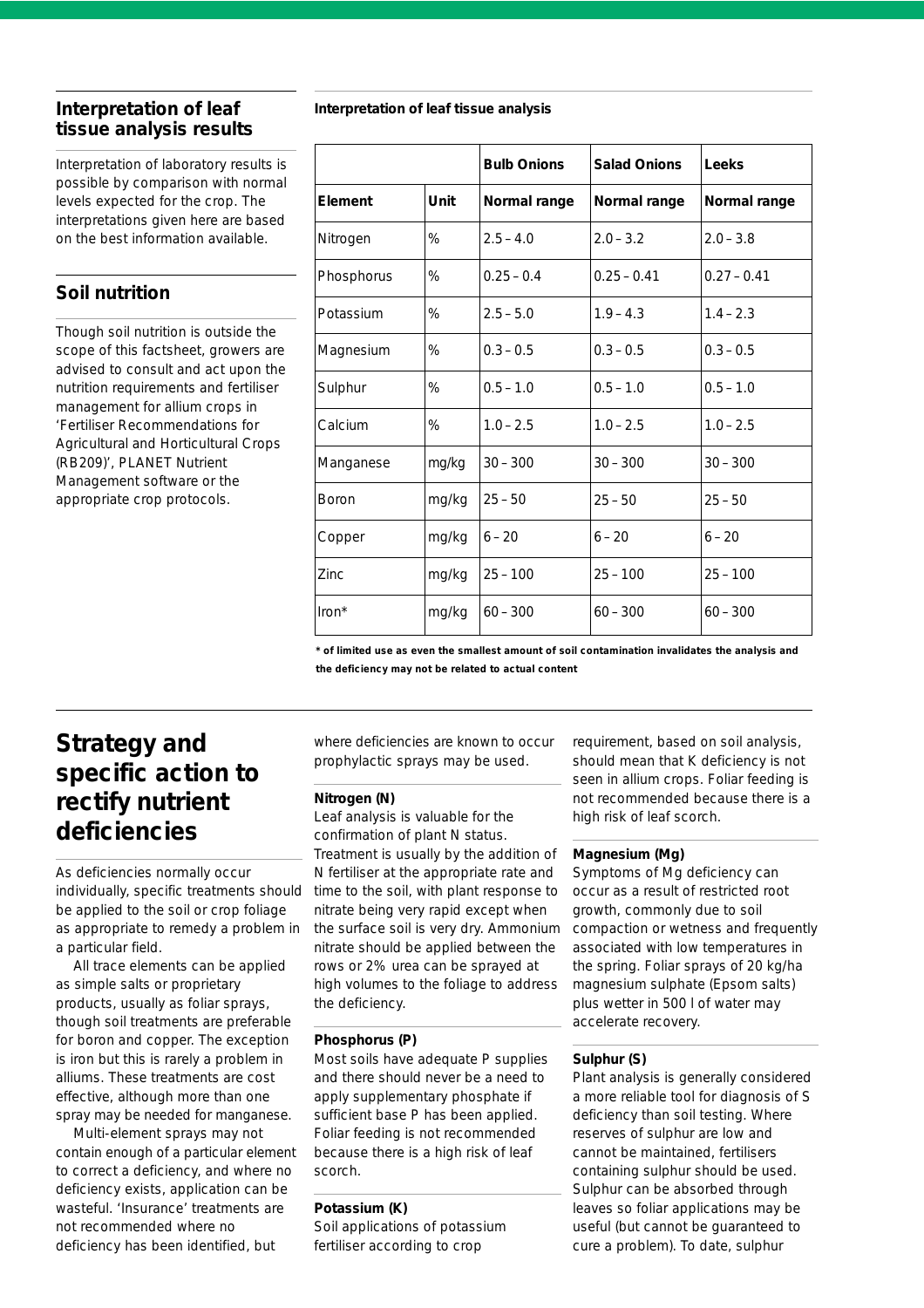deficiency has been determined by using tests based on total S, sulphate – S or a N:S ratio. For example, plant material samples with an N:S ratio of >15:1 are deficient and likely to respond to a sulphur application. Plant material with an N:S ratio of between 15:1–13:1 may benefit from an insurance dressing, and a ratio of <13:1 is satisfactory and unlikely to suffer sulphur deficiency. Recently a new test based on malate:sulphate ratio has been developed and experience in cereals and oil seed rape shows it to be a better indicator of S deficiency.

#### **Calcium (Ca)**

Ca is a major nutrient and provided soil pH is satisfactory there should be always be a good supply. If Ca problems occur it is generally not an absolute deficiency but rather the lack of movement of the element within the plant, due to water stress, so it is the youngest tissues, which will suffer.

Foliar sprays of Ca have not been found to be useful but irrigation may be helpful.

#### **Boron (B)**

Soil analysis should be used to assess the boron need for crops grown on sandy soils. Plant analysis can be used to complement visual diagnosis but often by the time symptoms of deficiency are seen it is too late to apply a remedial treatment. Borax can be applied before sowing or suitable boron sprays used at an early growth stage.

#### **Copper (Cu)**

Deficiency has only been diagnosed in a few specific soils. Fields with a history of copper deficiency should be sprayed at full crop cover with 2 kg/ha copper oxychloride or cuprous oxide in at least 250 l of water. One application is usually sufficient although in cases of severe deficiency, a second spray will be

needed three weeks after the first. Preferably a soil application can be applied prior to planting.

#### **Manganese (Mn)**

Leaf analysis is a useful aid when there is doubt about visual symptoms. Avoid over-liming. Response to a foliar spray of manganese sulphate (or propriety materials) is rapid and reliable and the spray should be applied as soon as symptoms are diagnosed when sufficient leaf area is present. The normal rate is 8 kg/ha manganese sulphate plus wetter in at least 250 l of water. In severe cases additional sprays may be necessary as leaf area increases.

#### **Zinc (Zn)**

Leaf analysis is the most useful aid to diagnosis, but commercial incidence in allium crops is extremely rare.

*Always check compatibility if mixing nutrients with agrochemicals*

# **Analytical laboratories**

It is not possible within this factsheet to list all the laboratories that offer a leaf tissue analysis service. Growers should discuss the options with their agronomist or crop protection consultant.

## **Acknowledgement**

Photographs marked **\*** are courtesy of and copyright of Warwick HRI.